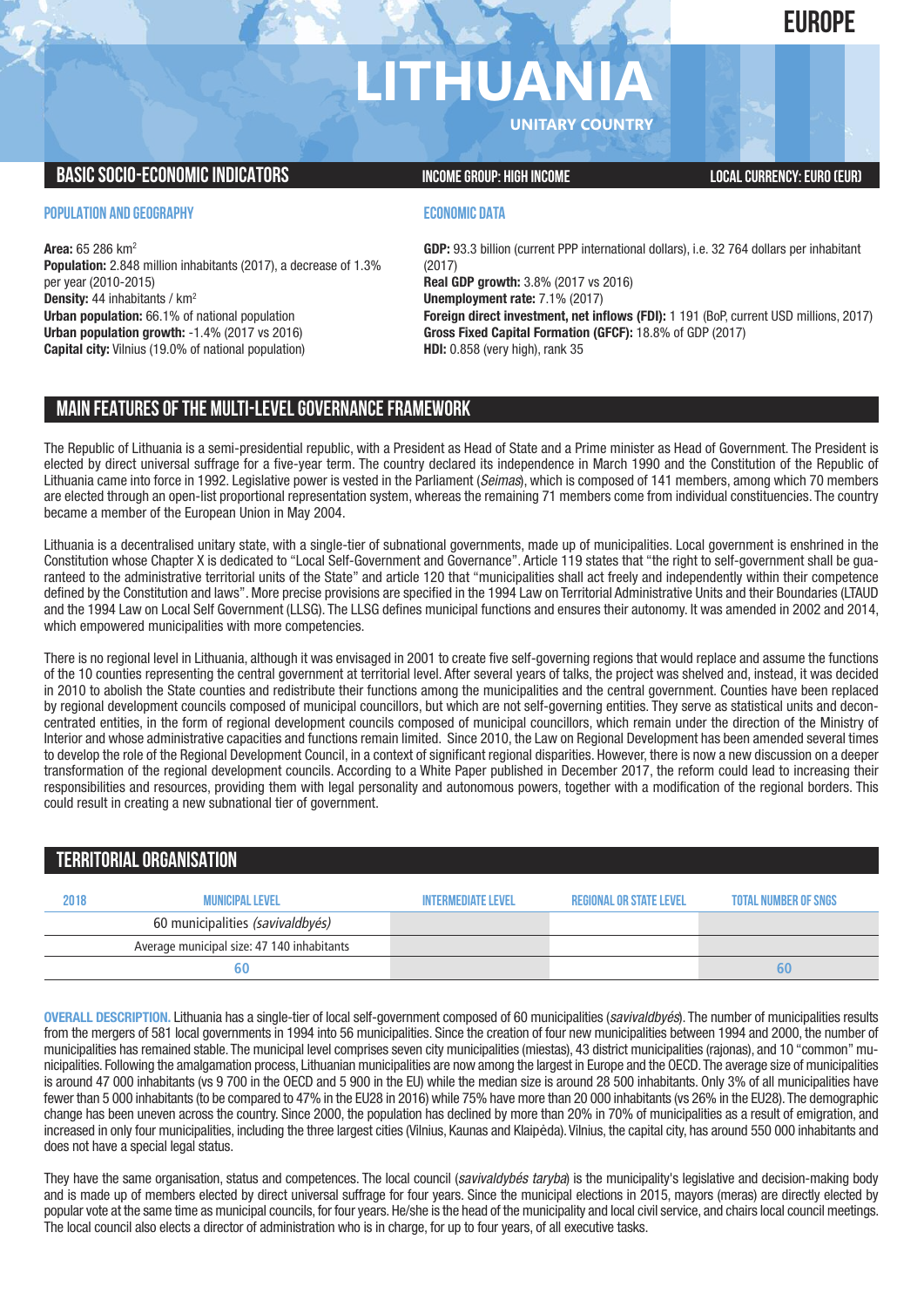The local council has the power to establish smaller territorial units (*seniūnija*) that, acting in a certain territory of the municipality, provide daily local services to citizens in a given municipality area.There are around 545 wards (called "elderships" and which derive from former municipalities), each headed by a civil servant appointed by the director of municipal administration. Vilnius has 21 elderships. From 1 January 2017, municipal councils can give districts that meet certain criteria set by law the ability to manage their own budgets.

The 2014-2020 National Development Programme highlights the lack of co-ordination and inter-municipal co-ordination between municipalities, which hinders their effectiveness. In fact, there is no tradition of inter-municipal co-operation. The LLSG enables municipalities to enter into contracts to perform services jointly with other municipalities. It also allows them to delegate some administrative or public services to other municipalities; but there are no specific organisational arrangements for inter-municipal co-operation and little past experience to draw on.

## **SUBNATIONALGOVERNMENT RESPONSIBILITIES**

Municipal competences were set by the 1992 Constitution and by the article 5 of the 1994 Law on Local Self Government (last amended in 2014). The abolition of state counties in July 2010 led to the transfer of their competencies to municipalities (eight functions primarily in healthcare, education and social services) and to the central government (22 functions).

In 2012, a pilot project of decentralisation of social assistance was launched in five cities, giving municipalities full management responsibility. In 2015, following the success of the pilot project, municipalities were also transferred responsibilities. For instance, the funding of social assistance became an independent municipal function.

Municipal competences are divided into either independent or delegated responsibilities. Independent competences include responsibilities in many areas while delegated competences comprise the participation in labour market policy, agriculture and rural development, among others. Despite this classification, the assignment of responsibilities across levels of government lacks clarity. Despite the wide range of areas over which municipalities exercise some responsibilities, municipalities carry out primarily an implementation role, and have relatively limited regulatory powers.

#### **Main responsibilitysectors and sub-sectors**

|                                    | <b>MUNICIPAL LEVEL</b>                                                                                                                                                                                                                    |  |  |  |  |  |
|------------------------------------|-------------------------------------------------------------------------------------------------------------------------------------------------------------------------------------------------------------------------------------------|--|--|--|--|--|
| 1. General public services         | Establishment and maintenance of municipal establishments; Public registry services (delegated)                                                                                                                                           |  |  |  |  |  |
| 2. Public order and safety         | Civil protection and fire protection (delegated)                                                                                                                                                                                          |  |  |  |  |  |
| 3. Economic affairs/transports     | Local economic development and tourism (independent); Local roads and public transport (independent);<br>public areas (independent); Administration and registration of agriculture (delegated); Local labour market measures (delegated) |  |  |  |  |  |
| 4. Environmental protection        | Environment (independent)                                                                                                                                                                                                                 |  |  |  |  |  |
| 5. Housing and community amenities | Territorial planning (independent); Waste and sanitation (independent); Supply of potable water (independent),<br>supply of heat (independent); Housing, Cemeteries                                                                       |  |  |  |  |  |
| 6. Health                          | Primary Health care and public health services (independent); Organisation of secondary health care (delegated)                                                                                                                           |  |  |  |  |  |
| 7. Recreation, culture & religion  | Libraries, Local cultural centres and museums ((independent); Management of local archives (delegated)                                                                                                                                    |  |  |  |  |  |
| 8. Education                       | Pre-school, primary and secondary (partly independent and delegated); Adult education (vocational training)                                                                                                                               |  |  |  |  |  |
| 9. Social protection               | Social services (independent); Calculation and payment of social benefits and compensations (delegated);<br>Protection of children's rights (delegated)                                                                                   |  |  |  |  |  |

## **SUBNATIONAL GOVERNMENT FINANCE**

**GENERAL INTRODUCTION.** According to the Constitution, municipalities draft and approve their budgets, have the right to establish local levies and provide for tax and levy concessions at the expense of their own budgets within the limits and according to the procedure provided for by law (article 121). The national budgetary system consists of an independent state budget as well as independent municipal budgets (Art. 127). The major legal acts ruling the budgetary autonomy of local governments are the Law on Methodology for the Establishment of Local Government Budgetary Revenues, the Law on Budget Structure and on Local Government, the Law on the Methodology of Municipal Budget Income Estimation, and the Law on State and Local Government Budget. The law gives municipalities the right to freely use over 60% of their financial resources for the exercise of independent functions assigned to them by law. Up to 40% of the financial resources are made up of special targeted subsidies, which are allocated either for state-delegated functions or for municipal investment projects financed according to the State Investment Programme.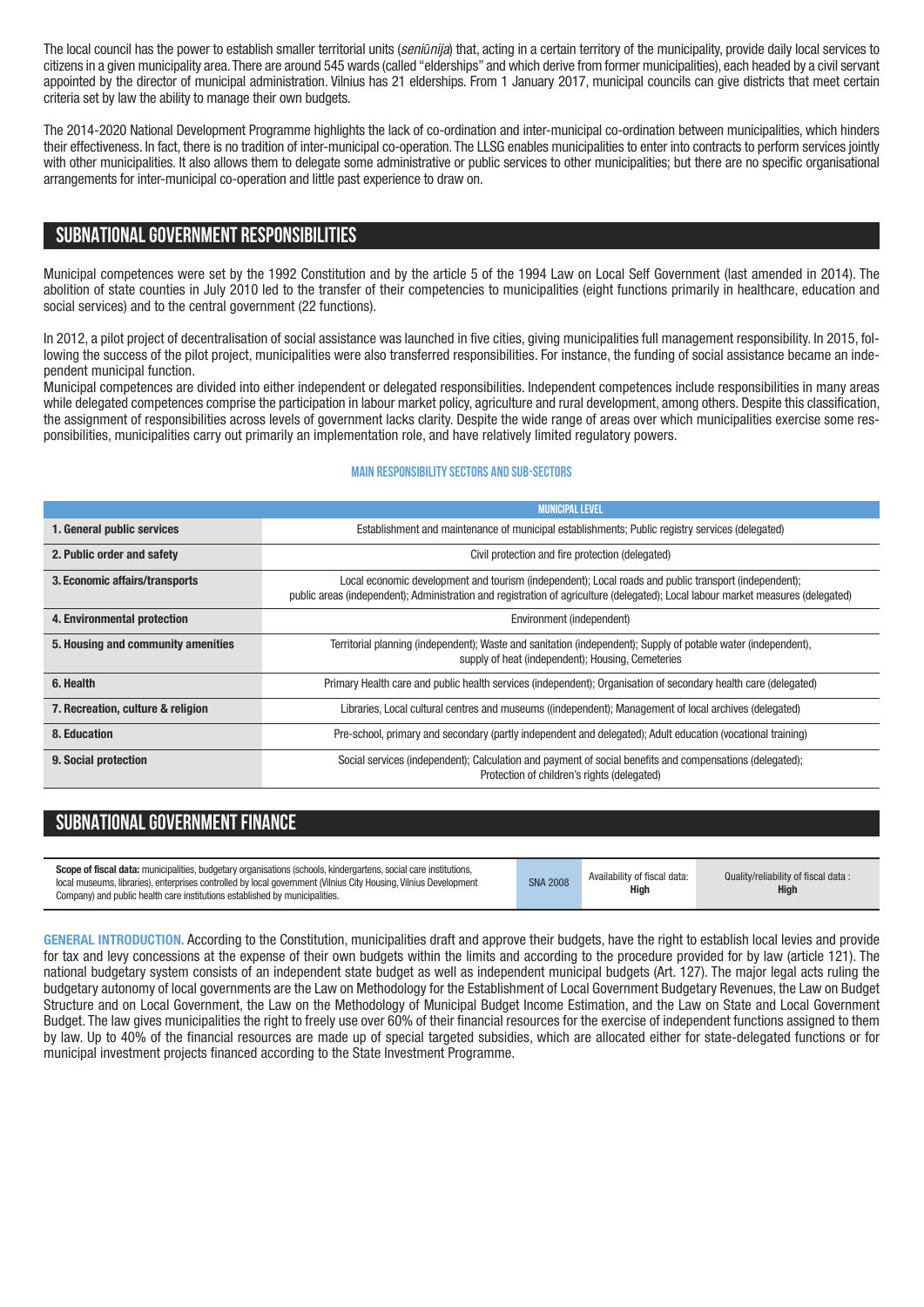## **EUROPE**

## THUANI **UNITARY COUNTRY**

#### **SUBNATIONAL GOVERNMENT EXPENDITURE BY ECONOMIC CLASSIFICATION**

| 2016                            | <b>DOLLARS PPP / INH.</b> | % GDP   | % SNG EXPENDITURE | % GENERAL GOVERNMENT EXPENDITURE<br><b>(SAME EXPENDITURE CATEGORY)</b> |  |  |
|---------------------------------|---------------------------|---------|-------------------|------------------------------------------------------------------------|--|--|
| <b>Total expenditure</b>        | 2 3 4 1                   | 7.8%    | 100%              |                                                                        |  |  |
| Inc. current expenditure        | 2 0 4 1                   | 6.8%    | 87.2%             | Total expenditure<br>22.9%                                             |  |  |
| Staff expenditure               | 1 2 9 0                   | 4.3%    | 55.1%             |                                                                        |  |  |
| Intermediate consumption        | 525                       | 1.8%    | 22.4%             |                                                                        |  |  |
| Social expenditure              | 139                       | 0.5%    | 5.9%              | 43.9%<br>Staff expenditure                                             |  |  |
| Subsidies and current transfers | 84                        | 0.3%    | 3.6%              |                                                                        |  |  |
| Financial charges               | 3                         | $0.0\%$ | 0.1%              | 3.7%<br>Social benefits                                                |  |  |
| Others                          |                           | $0.0\%$ | 0.1%              |                                                                        |  |  |
| Incl. capital expenditure       | 300                       | $1.0\%$ | 12.8%             |                                                                        |  |  |
| Capital transfers               | 6                         | $0.0\%$ | 0.2%              | Direct investment<br>32.7%                                             |  |  |
| Direct investment (or GFCF)     | 294                       | 1.0%    | 12.6%             | 50%<br>40%<br>30%<br>20%                                               |  |  |

**EXPENDITURE.** Lithuanian SNG spending as a percentage of GDP and public expenditure is below the OECD average for unitary countries (9.2% of GDP and 28.7% of public expenditure) and the EU28 average (respectively 15.5% and 33.4% in 2016). The share of SNG staff expenditure in subnational expenditure is the highest in the OECD and in the EU28 (it was 36% in the OECD and 32.9% in the EU28 2016). The share of SNG staff spending in total public staff spending is also high but at the same level of the OECD average for unitary countries (43.0%) and lower than in the EU28 (50.9%). One explanation is that SNGs in Lithuania have significant competences in the health and education sectors and are responsible for the payment of teacher salaries and those of health administrative staff. As such, at the country level, 44% of the public labour force is employed at the SNG level. On the other hand, municipalities play a minor role regarding current social protection expenditure (3.7% of total public current social spending vs 13.5% on average in EU28 countries in 2016).

**DIRECT INVESTMENT.** SNGs are responsible for around one-third part of the general government direct investment, which is significantly below the OECD average for unitary countries (50.7% in 2016) aswell as the EU28 average (51.6%).The share of SNG investment in GDP is lowcompared to the OECD average for unitary countries (1.7%) and the EU28 average (1.4%). SNG investments are dedicated primarily to economic affairs and transport (74.1%), education (19.3%), and others such as health. In order to boost public investment the Public Investment Development Agency (VIPA) was established in April 2013. Municipalities are also entitled to receive EU funds to improve their infrastructure, and the National government encourages them to invest in such projects through the VIPA.

#### **SUBNATIONALGOVERNMENTEXPENDITURE BYFUNCTIONALCLASSIFICATION – COFOG**

The largest category of SNG spending in Lithuania is by far education,which represents more than 39% of total SNG expenditure (vs 19.6% in the EU28 on average), as municipalities have extensive responsibilities in this area. In 2016, municipalities carried out around 60% of total public spending in the education sector.Health is the second main item of SNG expenditure (19.8% to be compared to 13.1% in the EU28). Municipalities own a large share of the primary care centres, polyclinics and small-to-medium size hospitals, and they are responsible for delivering numerous public health activities. Municipalities are also progressively setting up and running or contracting Public Health Offices (there are currently 47 across all the municipalities). Other major categories of spending include, economic affairs and transport, and social protection, a growing area for municipal intervention since 2012. However, despite the important social programmes that have been put in place in order to deepen the decentralised scheme of social welfare, responsibility transfers have not been fully accompanied by an increase in local finances,which might create fiscal and social problems in the long term.



#### **SUBNATIONALGOVERNMENT REVENUE BYCATEGORY**

| 2016                                                                            | <b>DOLLARS</b><br>PPP / INH.     | % GDP                        | <b>% GENERAL GOVERMENT REVENUE</b><br>(SAME REVENUE CATEGORY) |                                  | % SNG REVENUE  |                         |                     |                            |                           |
|---------------------------------------------------------------------------------|----------------------------------|------------------------------|---------------------------------------------------------------|----------------------------------|----------------|-------------------------|---------------------|----------------------------|---------------------------|
| <b>Total revenue</b><br>Tax revenue<br>Grants and subsidies<br>Tariffs and fees | 2 4 9 0<br>112<br>2 1 9 7<br>151 | 8.3%<br>0.4%<br>7.3%<br>0.5% | 24.2%<br>2.2%                                                 | 100%<br>80%<br>60%<br>40%<br>20% | 4.5%           | 88.2%                   | 6.1%                |                            |                           |
| Property income<br>Other revenues                                               | 30<br>0                          | 0.1%<br>$0.0\%$              |                                                               | 0%                               | Tax<br>revenue | Grants and<br>subsidies | Tariffs<br>and fees | 1.2%<br>Property<br>income | 0.0%<br>Other<br>Revenues |